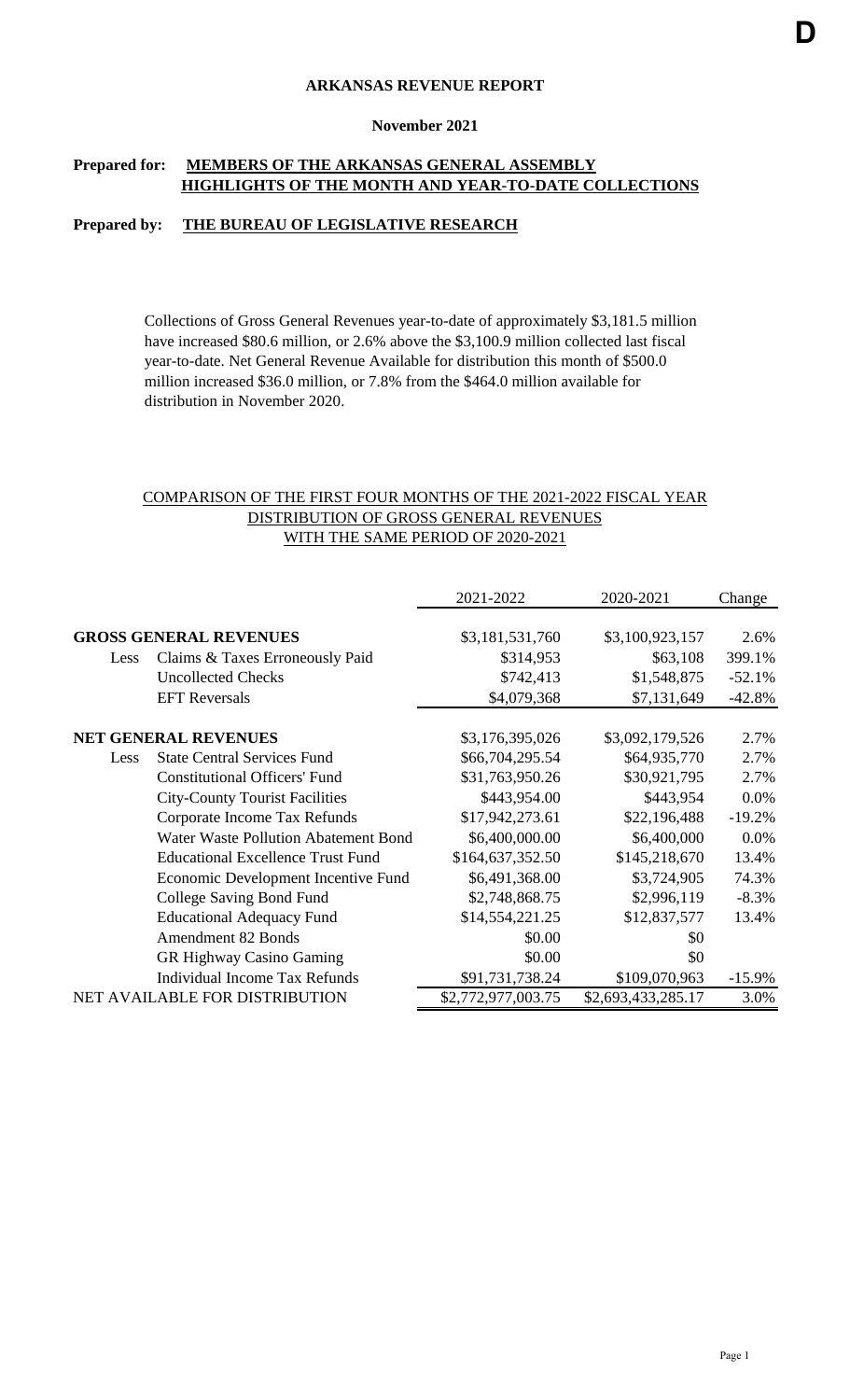# **Cumulative Deviation From DFA Net General Revenues Available For Distribution Forecast**

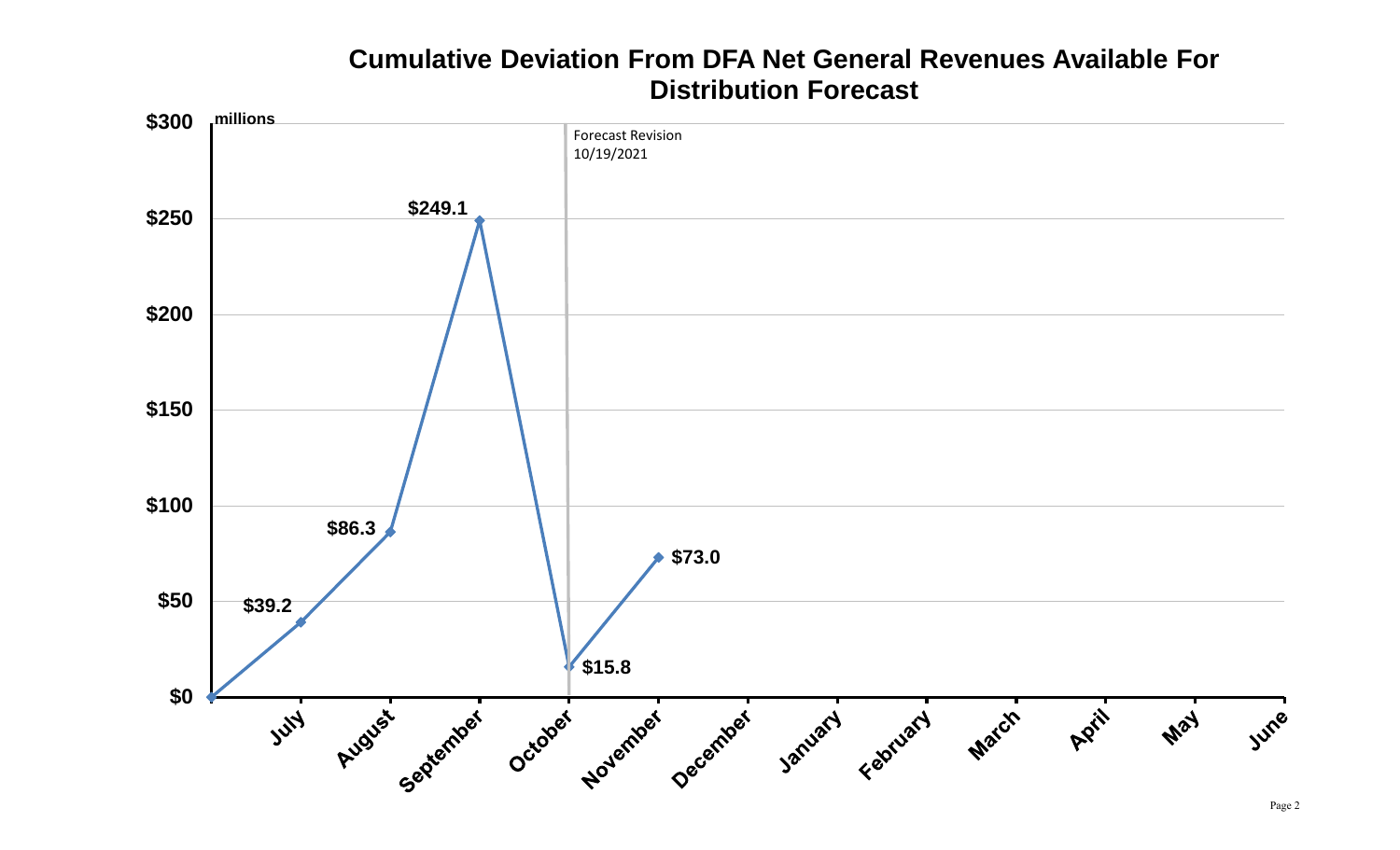|                                       | <b>November</b><br>2021 | <b>November</b><br>2020 | Percent<br>Change | <b>Five Months</b><br>$2021 - 2022$ | <b>Five Months</b><br>$2020 - 2021$ | Percent<br>Change |
|---------------------------------------|-------------------------|-------------------------|-------------------|-------------------------------------|-------------------------------------|-------------------|
| GENERAL REVENUES COLLECTED            |                         |                         |                   |                                     |                                     |                   |
| BY THE REVENUE DIVISION               |                         |                         |                   |                                     |                                     |                   |
| <b>Gross Receipt Taxes</b>            | \$255,528,462.34        | \$222,860,954.62        | 14.7%             | \$1,302,692,812.76                  | \$1,179,980,755.59                  | 10.4%             |
| <b>Income Taxes</b>                   |                         |                         |                   |                                     |                                     |                   |
| Corporation - Final Payments          | \$3,886,376.59          | \$2,299,481.13          | 69.0%             | \$34,846,500.81                     | \$43,582,486.62                     | $-20.0\%$         |
| Corporation - Estimates               | \$4,081,968.88          | \$6,136,718.41          | $-33.5%$          | \$200,273,174.55                    | \$129,569,427.95                    | 54.6%             |
| Individual - Final Payments           | \$11,399,901.14         | \$11,165,452.21         | 2.1%              | \$115,921,126.43                    | \$293,297,555.83                    | $-60.5%$          |
| Individual - Withholding - Monthly    | \$254,305,731.72        | \$237,917,615.86        | 6.9%              | \$1,174,862,892.92                  | \$1,084,496,565.80                  | 8.3%              |
| Individual - Estimates                | \$6,066,677.64          | \$3,736,965.52          | 62.3%             | \$132,344,613.63                    | \$149,922,137.73                    | $-11.7%$          |
| <b>Total Income Taxes</b>             | \$279,740,655.97        | \$261, 256, 233.13      | 7.1%              | \$1,658,248,308.34                  | \$1,700,868,173.93                  | $-2.5%$           |
| Cigarette and Tobacco Taxes           |                         |                         |                   |                                     |                                     |                   |
| Cigarette Tax                         | \$12,910,406.09         | \$14,083,391.48         | $-8.3\%$          | \$63,617,157.32                     | \$66,955,358.05                     | $-5.0\%$          |
| Cigarette Permits                     |                         |                         |                   | \$100.00                            |                                     |                   |
| Cigar and Tobacco Taxes               | \$5,617,653.83          | \$5,793,712.61          | $-3.0\%$          | \$30,270,736.89                     | \$29,141,508.68                     | 3.9%              |
| Cigarette Paper Tax                   | \$78,677.75             | \$74,649.92             | 5.4%              | \$361,551.73                        | \$380,944.80                        | $-5.1\%$          |
| Total Cigarette and Tobacco Taxes     | \$18,606,737.67         | \$19,951,754.01         | $-6.7%$           | \$94,249,545.94                     | $\overline{$96,477,811.53}$         | $-2.3%$           |
| <b>Alcoholic Beverage Taxes</b>       |                         |                         |                   |                                     |                                     |                   |
| Liquor Tax                            | \$829,114.63            | \$1,205,353.00          | $-31.2%$          | \$4,684,792.73                      | \$5,318,589.29                      | $-11.9%$          |
| <b>Liquor Permits</b>                 | \$21,500.00             | \$307,425.00            | $-93.0\%$         | \$1,498,427.90                      | \$1,611,975.00                      | $-7.0\%$          |
| Retail Beer Tax                       | \$1,454,429.67          | \$1,480,192.75          | $-1.7%$           | \$7,933,405.35                      | \$7,946,066.44                      | $-0.2%$           |
| <b>Beer Permits</b>                   | \$15,630.00             | \$52,030.00             | $-70.0\%$         | \$599,465.00                        | \$437,880.00                        | 36.9%             |
| Wine Distribution Tax                 | \$229,023.25            | \$303,072.00            | $-24.4%$          | \$1,467,611.40                      | \$1,489,147.87                      | $-1.4%$           |
| Small Winery Tax                      | \$9,286.39              | \$15,018.86             | $-38.2%$          | \$59,174.48                         | \$64,118.76                         | $-7.7%$           |
| <b>Wine Permits</b>                   | \$6,425.00              | \$17,850.00             | $-64.0%$          | \$194,200.00                        | \$117,600.00                        | 65.1%             |
| Liquor Enforcement Tax                | \$30,303.60             | \$7,153.00              | 323.6%            | \$174,849.51                        | \$154,655.76                        | 13.1%             |
| Wine Distribution Enforcement Tax     | \$274.00                | \$7,846.00              | $-96.5%$          | \$31,151.04                         | \$36,785.00                         | $-15.3%$          |
| Winery Enforcement Tax                | \$256.01                | \$434.63                | $-41.1%$          | \$1,532.38                          | \$1,772.72                          | $-13.6%$          |
| <b>Beer Enforcement Tax</b>           | \$33,296.25             | \$33,281.84             | $0.0\%$           | \$182,183.84                        | \$183,110.05                        | $-0.5%$           |
| <b>ABC Permit Violations</b>          | \$52,460.00             | \$9,850.00              | 432.6%            | \$163,480.00                        | \$36,050.00                         | 353.5%            |
| Light Wine Enforcement Tax            | \$1.00                  | \$376.99                | $-99.7%$          | \$3,432.98                          | \$5,034.99                          | $-31.8%$          |
| Light Wine Tax                        | \$11.00                 | \$4,105.87              | $-99.7%$          | \$36,304.76                         | \$51,440.87                         | $-29.4%$          |
| Light Liquor Tax                      | \$55,901.00             | \$31,655.00             | 76.6%             | \$412,461.00                        | \$305,321.54                        | 35.1%             |
| <b>ABC Transcrips</b>                 |                         |                         |                   |                                     |                                     |                   |
| Layout Center Permit                  |                         |                         |                   |                                     |                                     |                   |
| Hard Cider Permits                    | \$500.00                |                         |                   | \$1,150.00                          |                                     |                   |
| <b>Total Alcoholic Beverage Taxes</b> | \$2,738,411.80          | \$3,475,644.94          | $-21.2%$          | \$17,443,622.37                     | \$17,759,548.29                     | $-1.8%$           |
| Medical Marijuana Implementation Fund |                         |                         |                   |                                     |                                     |                   |

Medical Marijuana Tax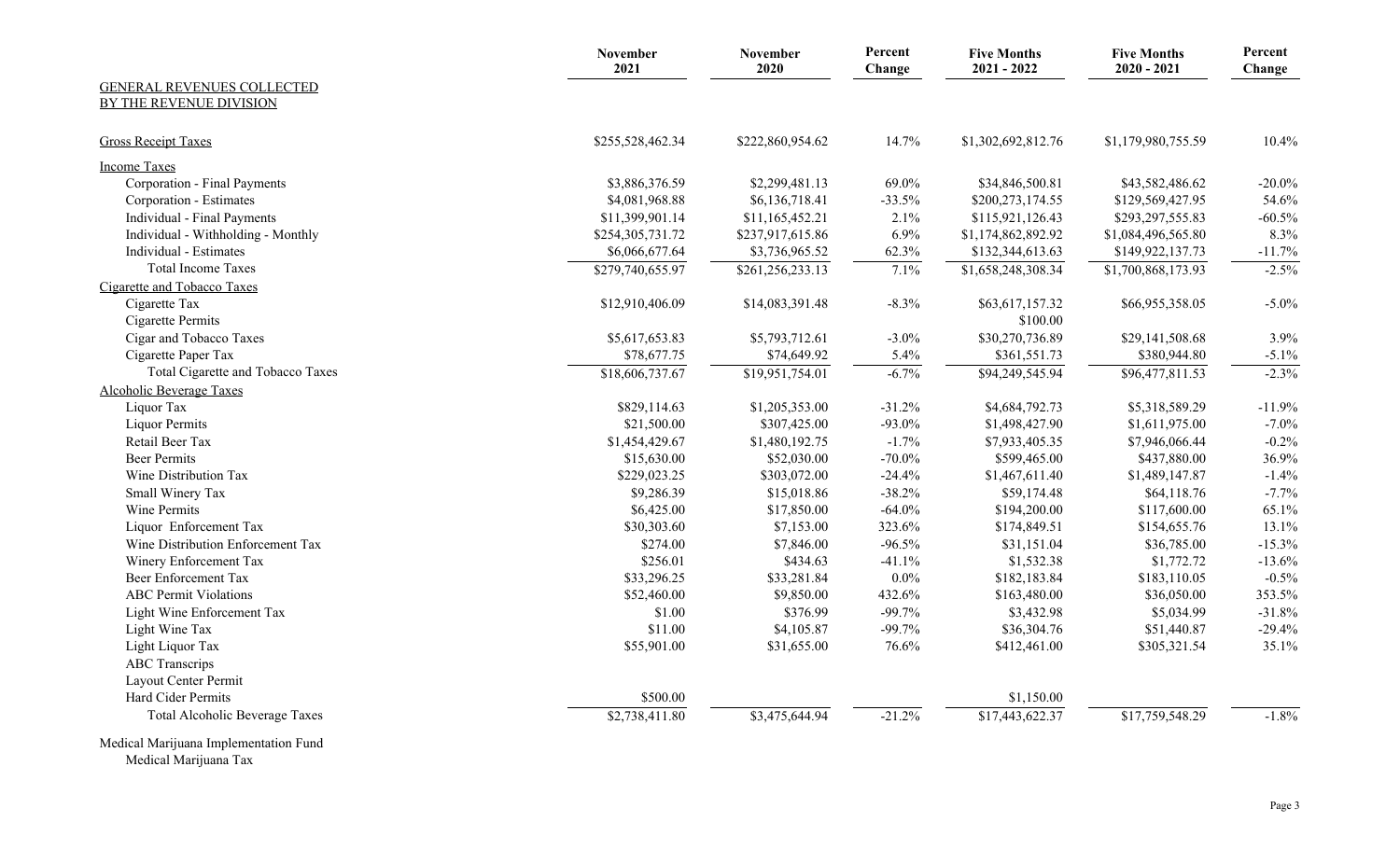|                                                      | <b>November</b><br>2021 | <b>November</b><br>2020 | Percent<br>Change | <b>Five Months</b><br>$2021 - 2022$ | <b>Five Months</b><br>$2020 - 2021$ | Percent<br>Change |
|------------------------------------------------------|-------------------------|-------------------------|-------------------|-------------------------------------|-------------------------------------|-------------------|
| Racing Taxes                                         |                         |                         |                   |                                     |                                     |                   |
| Dog Racing                                           | \$44,606.53             | \$54,004.64             | $-17.4%$          | \$204,731.67                        | \$109,570.77                        | 86.8%             |
| Horse Racing                                         | \$35,522.44             | \$29,466.01             | 20.6%             | \$228,389.12                        | \$234,987.38                        | $-2.8%$           |
| Electronic Games License Fee                         |                         | \$1,000.00              | $-100.0\%$        | \$1,000.00                          | \$5,000.00                          | $-80.0\%$         |
| Electronic Games Privilege Fee                       |                         |                         |                   |                                     |                                     |                   |
| Casino License Fee                                   | \$377,845.00            | \$77,490.00             | 387.6%            | \$578,455.00                        | \$178,265.00                        | 224.5%            |
| Casino Gaming Tax                                    | \$3,499,074.14          | \$2,592,097.19          | 35.0%             | \$17,131,274.55                     | \$12,609,395.52                     | 35.9%             |
| <b>Total Racing Taxes</b>                            | \$3,957,048.11          | \$2,754,057.84          | 43.7%             | \$18,143,850.34                     | \$13,137,218.67                     | 38.1%             |
| Severance Tax - 3/4                                  | \$999,984.49            | \$319,163.55            | 213.3%            | \$4,988,228.30                      | \$2,338,651.63                      | 113.3%            |
| <b>Natural Gas Severance Tax</b>                     |                         |                         |                   | \$675,000.00                        | \$675,000.00                        | $0.0\%$           |
| <b>Estate Tax</b>                                    |                         |                         |                   |                                     |                                     |                   |
| Real Estate Transfer Tax                             |                         |                         |                   | \$2,607,788.32                      | \$2,607,788.32                      | $0.0\%$           |
| DFA Fines, Penalties and Court Cost                  | \$14,634.82             | \$3,989.00              | 266.9%            | \$714,373.26                        | \$166,205.20                        | 329.8%            |
| <b>DWI</b> Reinstatement Fee                         | \$6,890.11              | \$8,479.96              | $-18.7\%$         | \$47,439.41                         | \$58,431.89                         | $-18.8%$          |
| <b>DUI</b> Reinstatement Fee                         | \$240.00                | \$315.00                | $-23.8%$          | \$1,782.00                          | \$2,234.40                          | $-20.2%$          |
| Dyed Distillate Special Fuel Gallonage Tax           | \$799,324.57            | \$618,495.07            | 29.2%             | \$4,335,354.40                      | \$3,895,747.87                      | 11.3%             |
| Car Wash Fees                                        | \$72,599.26             | \$80,465.19             | $-9.8\%$          | \$420,944.56                        | \$481,290.13                        | $-12.5%$          |
| Miscellaneous Taxes                                  |                         |                         |                   |                                     |                                     |                   |
| Vending Machine Decal                                | \$2,287.80              | \$451.50                | 406.7%            | \$164,190.60                        | \$123,737.22                        | 32.7%             |
| <b>Bingo Registration</b>                            | \$115.00                | \$480.00                | $-76.0\%$         | \$6,215.00                          | \$5,130.00                          | 21.2%             |
| <b>Bingo Gross Receipts</b><br>Inter-Agency Transfer | \$8,794.80              | \$7,593.00              | 15.8%             | \$67,457.40                         | \$47,141.80                         | 43.1%             |
| <b>Total Miscellaneous Taxes</b>                     | \$11,197.60             | \$8,524.50              | 31.4%             | \$237,863.00                        | \$176,009.02                        | 35.1%             |
| <b>SUBTOTAL REVENUE DIVISION</b>                     | \$562,476,186.74        | \$511,338,076.81        | $10.0\%$          | \$3,104,806,913.00                  | \$3,018,624,866.47                  | 2.9%              |
| <b>GENERAL REVENUES</b>                              |                         |                         |                   |                                     |                                     |                   |
| Secretary of State                                   |                         |                         |                   |                                     |                                     |                   |
| Franchise Tax                                        | \$279,578.88            | \$443,641.54            | $-37.0\%$         | \$8,000,000.00                      | \$7,509,206.94                      | 6.5%              |
| Anonymous Campaign Contribution                      |                         |                         |                   |                                     |                                     |                   |
| <b>Insurance Department</b>                          |                         |                         |                   |                                     |                                     |                   |
| Premium Tax                                          | \$24,411,158.45         | \$21,439,383.38         | 13.9%             | \$47,502,350.24                     | \$43,639,800.93                     | 8.9%              |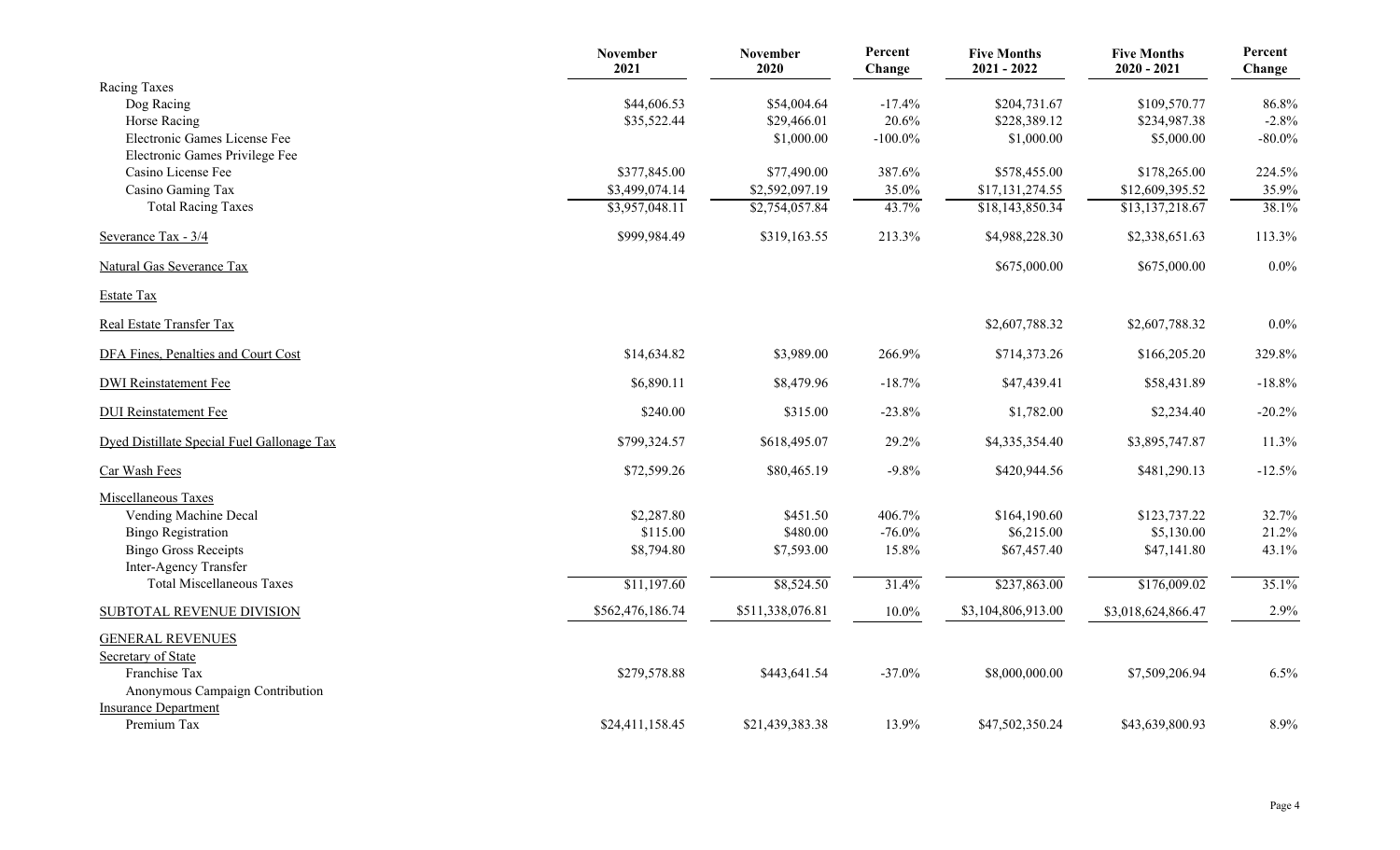|                                                                                                         | November<br>2021           | November<br>2020          | Percent<br>Change | <b>Five Months</b><br>$2021 - 2022$ | <b>Five Months</b><br>$2020 - 2021$ | Percent<br>Change |
|---------------------------------------------------------------------------------------------------------|----------------------------|---------------------------|-------------------|-------------------------------------|-------------------------------------|-------------------|
| Labor Department<br><b>Employment Agency Tax</b>                                                        |                            |                           |                   | \$4,885.00                          | \$2,110.00                          | 131.5%            |
| <b>State Auditor</b><br><b>Unclaimed Property 2</b>                                                     |                            |                           |                   | \$16,300,592.65                     | \$27,495,974.64                     | $-40.7%$          |
| State Highway & Transportation Dept.<br>Motor Carrier Fees (80 NF)                                      | \$29,274.43                | \$18,492.75               | 58.3%             | \$120,848.07                        | \$79,722.55                         | 51.6%             |
| Registration of Insurance Fee<br>Large Truck Speeding Fine<br>Trailer Exemption Offset - motor fuel tax | \$11,590.80                | \$4,697.70                | 146.7%            | \$26,195.00                         | \$47,306.34                         | $-44.6%$          |
| <b>State Securities Department</b><br>Securities Fees (200 NF)<br>Securities Dept-Operations            | \$1,458,210.63             | \$841,548.82              | 73.3%             | \$3,254,174.46                      | \$2,560,221.41                      | 27.1%             |
| <b>Commissioner of State Lands</b><br>Mineral Royalties & Leases                                        | \$11,447.22                | \$17,760.48               | $-35.5%$          | \$230,026.52                        | \$147,557.86                        | 55.9%             |
| Health Department<br>Pet Store Registration Fee                                                         |                            |                           |                   | \$200.00                            | \$200.00                            | $0.0\%$           |
| <b>State Treasurer</b><br>Bail Bondsman<br>College Saving Bond<br>Misc Reimursement (fee adj)           |                            |                           |                   |                                     |                                     |                   |
| <b>Attorney General</b><br>Professional Fund Raiser Fee                                                 | \$2,990.00                 | \$2,210.00                | 35.3%             | \$21,980.00                         | \$21,950.00                         | 0.1%              |
| Department of Finance & Administration<br>Miscellaneous License-Temp<br>Multi Tax Holding Account       | \$56,761.72<br>\$18,452.73 | \$36,431.91<br>\$1,898.51 | 55.8%<br>872.0%   | \$245,292.03<br>\$25,520.58         | \$257,507.81<br>$(\$32,470.17)$     | $-4.7%$           |
| Oil and Gas Commission<br>Oil & Gas Fees                                                                | \$131,433.52               |                           |                   | \$992,782.61                        | \$569,202.25                        | 74.4%             |
| TOTAL GENERAL REVENUES                                                                                  | \$588,887,085.12           | \$534,144,141.90          | 10.2%             | \$3,181,531,760.16                  | \$3,100,923,157.03                  | 2.6%              |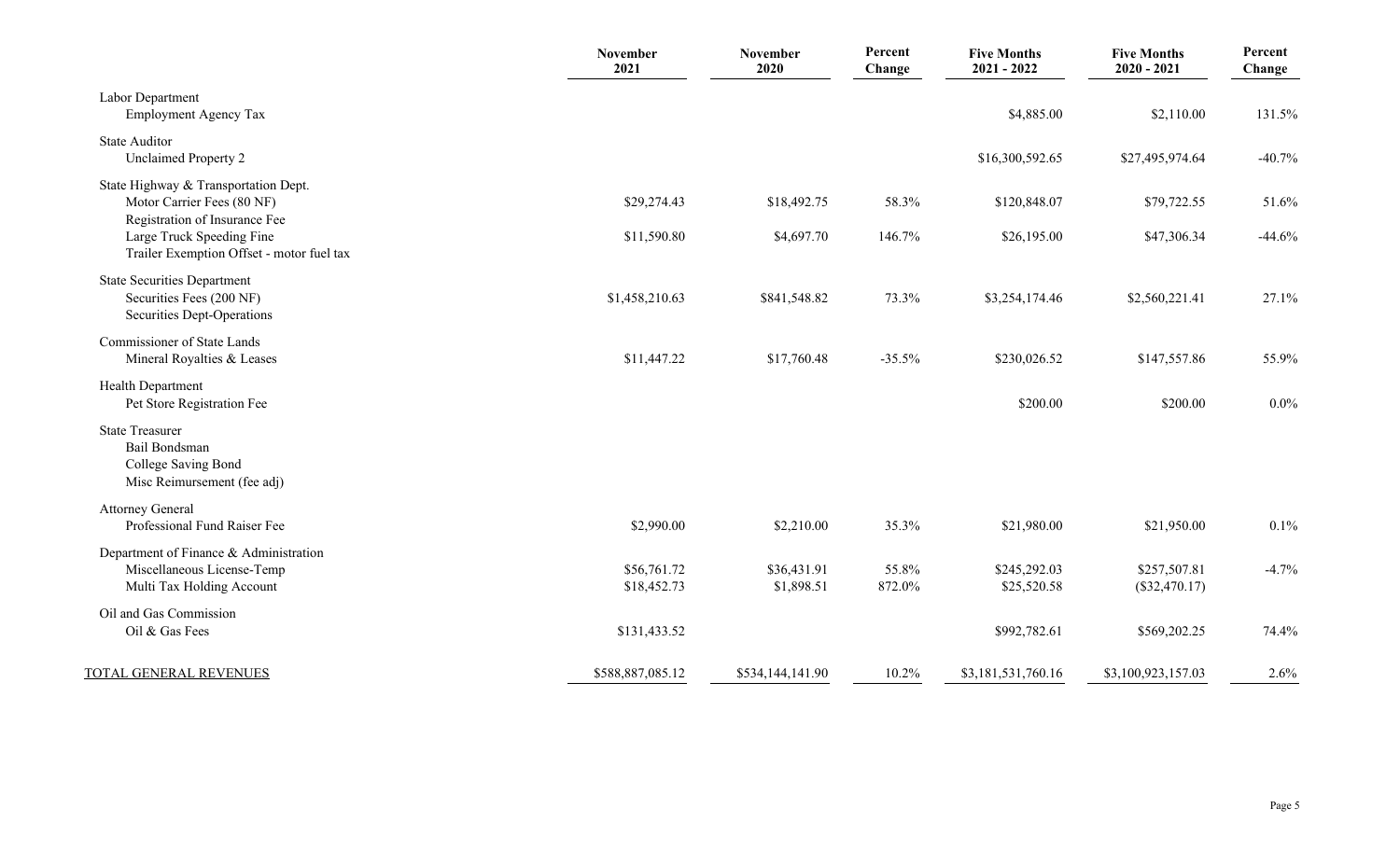| SPECIAL REVENUES COLLECTED<br>BY THE REVENUE DIVISION BY<br><b>BENEFITING FUND OR ACCOUNT:</b><br><b>State Central Services</b><br>Driver's License Vision Test<br>\$101,514.77<br>\$89,838.87<br>13.0%<br>\$584,839.04<br>\$577,830.47<br>1.2%<br>3.2%<br>15.4%<br>Gross Receipt Tax Permit<br>\$33,525.00<br>\$32,480.71<br>\$198,818.64<br>\$172,254.40<br>$(\$300.00)$<br>\$40.00<br>\$10.89<br>$-96.9%$<br>$-850.0\%$<br>\$356.09<br>Liability Insurance Reinstatement Fee<br>$-8.9%$<br>\$1,370,272.05<br>2.4%<br>\$177,843.75<br>\$195,181.62<br>\$1,337,561.43<br>Special License Plate Fee<br>0.5%<br>Special Drivers License-Act 311 of '73<br>\$56,112.72<br>\$52,705.50<br>$6.5\%$<br>\$323,760.66<br>\$322,071.79<br>$-7.7\%$<br>$-3.5%$<br>Validation Decal Fee-Act 974 of '97<br>\$146,846.65<br>\$159,038.51<br>\$1,089,574.19<br>\$1,129,483.36<br>DWI Reinstatement Fee Act 802 of '95<br>\$22,737.38<br>$-18.7%$<br>\$156,549.92<br>\$192,825.21<br>$-18.8%$<br>\$27,983.87<br>Additional Severence Tax - Coal<br>Rental Car Search Act 1359 of '99<br>\$164.00<br>\$188.00<br>\$1,033.00<br>$-81.8%$<br>Driver Confirmation Act 1810 of '01<br><b>Total State Central Services</b><br>\$538,444.27<br>\$557,269.08<br>$-3.4%$<br>\$3,724,013.39<br>\$3,733,415.75<br>$-0.3%$<br>Highway and Transportation Department<br>\$57,222.00<br>2.8%<br>\$194,271.00<br>\$169,488.00<br>14.6%<br>Motor Vehicle Trip Permits<br>\$55,638.00<br>8.2%<br>Motor Vehicle Licenses<br>\$9,547,673.09<br>9.5%<br>\$51,617,215.74<br>\$8,718,289.74<br>\$55,843,120.72<br>Motor Fuels Tax<br>5.0%<br>\$34,571,379.46<br>4.5%<br>\$175,108,111.41<br>\$166,800,213.86<br>\$33,095,247.42<br>Motor Fuels Tax-Act 437 of '79<br>4.4%<br>4.9%<br>\$1,842,210.31<br>\$1,764,098.28<br>\$9,340,734.01<br>\$8,902,027.70<br>4.9%<br>Motor Fuels Tax Increase of '73<br>\$1,842,210.31<br>\$1,764,098.28<br>4.4%<br>\$9,340,734.01<br>\$8,902,027.70<br>10.3%<br>24.9%<br>Motor Fuel Interstate Users<br>\$796,148.77<br>\$721,621.18<br>\$7,544,433.99<br>\$6,038,780.69<br>6.6%<br><b>Cotton Trailer Registration Permit</b><br>\$1,708.00<br>\$2,195.00<br>$-22.2%$<br>\$38,422.00<br>\$36,057.00<br>16.7%<br>\$1,069,366.81<br>5.6%<br>Electric/Hybrid Vehicle Registration Fee<br>\$175,136.96<br>\$150,031.63<br>\$1,012,363.21<br>Driver Search Fees-Act 1067 of '79<br>29.6%<br>\$669,378.55<br>\$5,088.00<br>13,056.0%<br>\$3,564,918.55<br>\$2,750,796.00<br>$-16.7\%$<br>\$203,533.00<br>\$244,357.00<br>\$204,713.00<br>$-39.2%$<br>Unified Carrier Fees-Act 232 of '07<br>\$336,893.22<br>Natural Gas Severance<br>\$5,163,396.74<br>276.6%<br>\$17,818,862.90<br>584.0%<br>\$1,371,154.81<br>\$2,605,077.67<br>Motor Fuel Wholesale Tax<br>\$3,808,331.63<br>2.7%<br>4.3%<br>\$3,709,900.56<br>\$19,876,247.17<br>\$19,064,517.21<br>Distillate Spec Fuel Wholesale Tax<br>\$3,387,918.71<br>2.0%<br>\$16,745,137.29<br>\$15,827,995.43<br>5.8%<br>\$3,322,850.18<br>Total Highway and Transportation Department<br>\$62,066,247.53<br>13.0%<br>11.5%<br>\$54,924,570.08<br>\$316,689,072.86<br>\$284,063,453.43<br><b>State Police</b><br><b>Intransit Fees</b><br>\$3.00<br>\$3.00<br>Commercial Drivers Lic. Test<br>\$63,605.00<br>\$39,888.00<br>59.5%<br>\$331,039.00<br>\$244,104.00<br>35.6%<br>$-26.7%$<br>\$375.00<br>$-12.1%$<br>Liability Insurance Fine<br>\$275.00<br>\$2,000.00<br>\$2,275.00<br>Driver's License Inc. Act 1500/2001<br>\$107,531.71<br>\$96,610.21<br>11.3%<br>\$595,438.32<br>\$661,547.43<br>$-10.0\%$<br>Drive Out License<br>\$94.00<br>\$92.00<br>$2.2\%$<br>\$548.00<br>$-29.0\%$<br>\$772.00<br>Driver Test Fee<br>\$20.00<br>$-100.0\%$<br>\$131,196.00<br>Addl Driver Search Fees-Act 586 of 2019<br>\$451.50<br>28,957.8%<br>\$695,907.00<br>27.1%<br>\$547,356.00<br>$-97.7%$<br>DWI reinstate./Duplicate Act 1001/2003<br>\$534,959.05<br>$-100.0\%$<br>\$69,736.73<br>\$3,088,897.31<br>VIN Inspection Fee Act 1329/2003<br>\$6,500.42<br>\$7,612.14<br>$-14.6%$<br>\$38,343.15<br>\$41,219.95<br>$-7.0\%$ |                           | November<br>2021 | <b>November</b><br>2020 | Percent<br>Change | <b>Five Months</b><br>$2021 - 2022$ | <b>Five Months</b><br>$2020 - 2021$ | Percent<br>Change |
|-------------------------------------------------------------------------------------------------------------------------------------------------------------------------------------------------------------------------------------------------------------------------------------------------------------------------------------------------------------------------------------------------------------------------------------------------------------------------------------------------------------------------------------------------------------------------------------------------------------------------------------------------------------------------------------------------------------------------------------------------------------------------------------------------------------------------------------------------------------------------------------------------------------------------------------------------------------------------------------------------------------------------------------------------------------------------------------------------------------------------------------------------------------------------------------------------------------------------------------------------------------------------------------------------------------------------------------------------------------------------------------------------------------------------------------------------------------------------------------------------------------------------------------------------------------------------------------------------------------------------------------------------------------------------------------------------------------------------------------------------------------------------------------------------------------------------------------------------------------------------------------------------------------------------------------------------------------------------------------------------------------------------------------------------------------------------------------------------------------------------------------------------------------------------------------------------------------------------------------------------------------------------------------------------------------------------------------------------------------------------------------------------------------------------------------------------------------------------------------------------------------------------------------------------------------------------------------------------------------------------------------------------------------------------------------------------------------------------------------------------------------------------------------------------------------------------------------------------------------------------------------------------------------------------------------------------------------------------------------------------------------------------------------------------------------------------------------------------------------------------------------------------------------------------------------------------------------------------------------------------------------------------------------------------------------------------------------------------------------------------------------------------------------------------------------------------------------------------------------------------------------------------------------------------------------------------------------------------------------------------------------------------------------------------------------------------------------------------------------------------------------------------------------------------------------------------------------------------------------------------------------------------------------------------------------------------------------------------------------------------------------------------------------------------------------------|---------------------------|------------------|-------------------------|-------------------|-------------------------------------|-------------------------------------|-------------------|
|                                                                                                                                                                                                                                                                                                                                                                                                                                                                                                                                                                                                                                                                                                                                                                                                                                                                                                                                                                                                                                                                                                                                                                                                                                                                                                                                                                                                                                                                                                                                                                                                                                                                                                                                                                                                                                                                                                                                                                                                                                                                                                                                                                                                                                                                                                                                                                                                                                                                                                                                                                                                                                                                                                                                                                                                                                                                                                                                                                                                                                                                                                                                                                                                                                                                                                                                                                                                                                                                                                                                                                                                                                                                                                                                                                                                                                                                                                                                                                                                                                                                   |                           |                  |                         |                   |                                     |                                     |                   |
|                                                                                                                                                                                                                                                                                                                                                                                                                                                                                                                                                                                                                                                                                                                                                                                                                                                                                                                                                                                                                                                                                                                                                                                                                                                                                                                                                                                                                                                                                                                                                                                                                                                                                                                                                                                                                                                                                                                                                                                                                                                                                                                                                                                                                                                                                                                                                                                                                                                                                                                                                                                                                                                                                                                                                                                                                                                                                                                                                                                                                                                                                                                                                                                                                                                                                                                                                                                                                                                                                                                                                                                                                                                                                                                                                                                                                                                                                                                                                                                                                                                                   |                           |                  |                         |                   |                                     |                                     |                   |
|                                                                                                                                                                                                                                                                                                                                                                                                                                                                                                                                                                                                                                                                                                                                                                                                                                                                                                                                                                                                                                                                                                                                                                                                                                                                                                                                                                                                                                                                                                                                                                                                                                                                                                                                                                                                                                                                                                                                                                                                                                                                                                                                                                                                                                                                                                                                                                                                                                                                                                                                                                                                                                                                                                                                                                                                                                                                                                                                                                                                                                                                                                                                                                                                                                                                                                                                                                                                                                                                                                                                                                                                                                                                                                                                                                                                                                                                                                                                                                                                                                                                   |                           |                  |                         |                   |                                     |                                     |                   |
|                                                                                                                                                                                                                                                                                                                                                                                                                                                                                                                                                                                                                                                                                                                                                                                                                                                                                                                                                                                                                                                                                                                                                                                                                                                                                                                                                                                                                                                                                                                                                                                                                                                                                                                                                                                                                                                                                                                                                                                                                                                                                                                                                                                                                                                                                                                                                                                                                                                                                                                                                                                                                                                                                                                                                                                                                                                                                                                                                                                                                                                                                                                                                                                                                                                                                                                                                                                                                                                                                                                                                                                                                                                                                                                                                                                                                                                                                                                                                                                                                                                                   |                           |                  |                         |                   |                                     |                                     |                   |
|                                                                                                                                                                                                                                                                                                                                                                                                                                                                                                                                                                                                                                                                                                                                                                                                                                                                                                                                                                                                                                                                                                                                                                                                                                                                                                                                                                                                                                                                                                                                                                                                                                                                                                                                                                                                                                                                                                                                                                                                                                                                                                                                                                                                                                                                                                                                                                                                                                                                                                                                                                                                                                                                                                                                                                                                                                                                                                                                                                                                                                                                                                                                                                                                                                                                                                                                                                                                                                                                                                                                                                                                                                                                                                                                                                                                                                                                                                                                                                                                                                                                   |                           |                  |                         |                   |                                     |                                     |                   |
|                                                                                                                                                                                                                                                                                                                                                                                                                                                                                                                                                                                                                                                                                                                                                                                                                                                                                                                                                                                                                                                                                                                                                                                                                                                                                                                                                                                                                                                                                                                                                                                                                                                                                                                                                                                                                                                                                                                                                                                                                                                                                                                                                                                                                                                                                                                                                                                                                                                                                                                                                                                                                                                                                                                                                                                                                                                                                                                                                                                                                                                                                                                                                                                                                                                                                                                                                                                                                                                                                                                                                                                                                                                                                                                                                                                                                                                                                                                                                                                                                                                                   |                           |                  |                         |                   |                                     |                                     |                   |
|                                                                                                                                                                                                                                                                                                                                                                                                                                                                                                                                                                                                                                                                                                                                                                                                                                                                                                                                                                                                                                                                                                                                                                                                                                                                                                                                                                                                                                                                                                                                                                                                                                                                                                                                                                                                                                                                                                                                                                                                                                                                                                                                                                                                                                                                                                                                                                                                                                                                                                                                                                                                                                                                                                                                                                                                                                                                                                                                                                                                                                                                                                                                                                                                                                                                                                                                                                                                                                                                                                                                                                                                                                                                                                                                                                                                                                                                                                                                                                                                                                                                   |                           |                  |                         |                   |                                     |                                     |                   |
|                                                                                                                                                                                                                                                                                                                                                                                                                                                                                                                                                                                                                                                                                                                                                                                                                                                                                                                                                                                                                                                                                                                                                                                                                                                                                                                                                                                                                                                                                                                                                                                                                                                                                                                                                                                                                                                                                                                                                                                                                                                                                                                                                                                                                                                                                                                                                                                                                                                                                                                                                                                                                                                                                                                                                                                                                                                                                                                                                                                                                                                                                                                                                                                                                                                                                                                                                                                                                                                                                                                                                                                                                                                                                                                                                                                                                                                                                                                                                                                                                                                                   |                           |                  |                         |                   |                                     |                                     |                   |
|                                                                                                                                                                                                                                                                                                                                                                                                                                                                                                                                                                                                                                                                                                                                                                                                                                                                                                                                                                                                                                                                                                                                                                                                                                                                                                                                                                                                                                                                                                                                                                                                                                                                                                                                                                                                                                                                                                                                                                                                                                                                                                                                                                                                                                                                                                                                                                                                                                                                                                                                                                                                                                                                                                                                                                                                                                                                                                                                                                                                                                                                                                                                                                                                                                                                                                                                                                                                                                                                                                                                                                                                                                                                                                                                                                                                                                                                                                                                                                                                                                                                   |                           |                  |                         |                   |                                     |                                     |                   |
|                                                                                                                                                                                                                                                                                                                                                                                                                                                                                                                                                                                                                                                                                                                                                                                                                                                                                                                                                                                                                                                                                                                                                                                                                                                                                                                                                                                                                                                                                                                                                                                                                                                                                                                                                                                                                                                                                                                                                                                                                                                                                                                                                                                                                                                                                                                                                                                                                                                                                                                                                                                                                                                                                                                                                                                                                                                                                                                                                                                                                                                                                                                                                                                                                                                                                                                                                                                                                                                                                                                                                                                                                                                                                                                                                                                                                                                                                                                                                                                                                                                                   |                           |                  |                         |                   |                                     |                                     |                   |
|                                                                                                                                                                                                                                                                                                                                                                                                                                                                                                                                                                                                                                                                                                                                                                                                                                                                                                                                                                                                                                                                                                                                                                                                                                                                                                                                                                                                                                                                                                                                                                                                                                                                                                                                                                                                                                                                                                                                                                                                                                                                                                                                                                                                                                                                                                                                                                                                                                                                                                                                                                                                                                                                                                                                                                                                                                                                                                                                                                                                                                                                                                                                                                                                                                                                                                                                                                                                                                                                                                                                                                                                                                                                                                                                                                                                                                                                                                                                                                                                                                                                   |                           |                  |                         |                   |                                     |                                     |                   |
|                                                                                                                                                                                                                                                                                                                                                                                                                                                                                                                                                                                                                                                                                                                                                                                                                                                                                                                                                                                                                                                                                                                                                                                                                                                                                                                                                                                                                                                                                                                                                                                                                                                                                                                                                                                                                                                                                                                                                                                                                                                                                                                                                                                                                                                                                                                                                                                                                                                                                                                                                                                                                                                                                                                                                                                                                                                                                                                                                                                                                                                                                                                                                                                                                                                                                                                                                                                                                                                                                                                                                                                                                                                                                                                                                                                                                                                                                                                                                                                                                                                                   |                           |                  |                         |                   |                                     |                                     |                   |
|                                                                                                                                                                                                                                                                                                                                                                                                                                                                                                                                                                                                                                                                                                                                                                                                                                                                                                                                                                                                                                                                                                                                                                                                                                                                                                                                                                                                                                                                                                                                                                                                                                                                                                                                                                                                                                                                                                                                                                                                                                                                                                                                                                                                                                                                                                                                                                                                                                                                                                                                                                                                                                                                                                                                                                                                                                                                                                                                                                                                                                                                                                                                                                                                                                                                                                                                                                                                                                                                                                                                                                                                                                                                                                                                                                                                                                                                                                                                                                                                                                                                   |                           |                  |                         |                   |                                     |                                     |                   |
|                                                                                                                                                                                                                                                                                                                                                                                                                                                                                                                                                                                                                                                                                                                                                                                                                                                                                                                                                                                                                                                                                                                                                                                                                                                                                                                                                                                                                                                                                                                                                                                                                                                                                                                                                                                                                                                                                                                                                                                                                                                                                                                                                                                                                                                                                                                                                                                                                                                                                                                                                                                                                                                                                                                                                                                                                                                                                                                                                                                                                                                                                                                                                                                                                                                                                                                                                                                                                                                                                                                                                                                                                                                                                                                                                                                                                                                                                                                                                                                                                                                                   |                           |                  |                         |                   |                                     |                                     |                   |
|                                                                                                                                                                                                                                                                                                                                                                                                                                                                                                                                                                                                                                                                                                                                                                                                                                                                                                                                                                                                                                                                                                                                                                                                                                                                                                                                                                                                                                                                                                                                                                                                                                                                                                                                                                                                                                                                                                                                                                                                                                                                                                                                                                                                                                                                                                                                                                                                                                                                                                                                                                                                                                                                                                                                                                                                                                                                                                                                                                                                                                                                                                                                                                                                                                                                                                                                                                                                                                                                                                                                                                                                                                                                                                                                                                                                                                                                                                                                                                                                                                                                   |                           |                  |                         |                   |                                     |                                     |                   |
|                                                                                                                                                                                                                                                                                                                                                                                                                                                                                                                                                                                                                                                                                                                                                                                                                                                                                                                                                                                                                                                                                                                                                                                                                                                                                                                                                                                                                                                                                                                                                                                                                                                                                                                                                                                                                                                                                                                                                                                                                                                                                                                                                                                                                                                                                                                                                                                                                                                                                                                                                                                                                                                                                                                                                                                                                                                                                                                                                                                                                                                                                                                                                                                                                                                                                                                                                                                                                                                                                                                                                                                                                                                                                                                                                                                                                                                                                                                                                                                                                                                                   |                           |                  |                         |                   |                                     |                                     |                   |
|                                                                                                                                                                                                                                                                                                                                                                                                                                                                                                                                                                                                                                                                                                                                                                                                                                                                                                                                                                                                                                                                                                                                                                                                                                                                                                                                                                                                                                                                                                                                                                                                                                                                                                                                                                                                                                                                                                                                                                                                                                                                                                                                                                                                                                                                                                                                                                                                                                                                                                                                                                                                                                                                                                                                                                                                                                                                                                                                                                                                                                                                                                                                                                                                                                                                                                                                                                                                                                                                                                                                                                                                                                                                                                                                                                                                                                                                                                                                                                                                                                                                   |                           |                  |                         |                   |                                     |                                     |                   |
|                                                                                                                                                                                                                                                                                                                                                                                                                                                                                                                                                                                                                                                                                                                                                                                                                                                                                                                                                                                                                                                                                                                                                                                                                                                                                                                                                                                                                                                                                                                                                                                                                                                                                                                                                                                                                                                                                                                                                                                                                                                                                                                                                                                                                                                                                                                                                                                                                                                                                                                                                                                                                                                                                                                                                                                                                                                                                                                                                                                                                                                                                                                                                                                                                                                                                                                                                                                                                                                                                                                                                                                                                                                                                                                                                                                                                                                                                                                                                                                                                                                                   |                           |                  |                         |                   |                                     |                                     |                   |
|                                                                                                                                                                                                                                                                                                                                                                                                                                                                                                                                                                                                                                                                                                                                                                                                                                                                                                                                                                                                                                                                                                                                                                                                                                                                                                                                                                                                                                                                                                                                                                                                                                                                                                                                                                                                                                                                                                                                                                                                                                                                                                                                                                                                                                                                                                                                                                                                                                                                                                                                                                                                                                                                                                                                                                                                                                                                                                                                                                                                                                                                                                                                                                                                                                                                                                                                                                                                                                                                                                                                                                                                                                                                                                                                                                                                                                                                                                                                                                                                                                                                   |                           |                  |                         |                   |                                     |                                     |                   |
|                                                                                                                                                                                                                                                                                                                                                                                                                                                                                                                                                                                                                                                                                                                                                                                                                                                                                                                                                                                                                                                                                                                                                                                                                                                                                                                                                                                                                                                                                                                                                                                                                                                                                                                                                                                                                                                                                                                                                                                                                                                                                                                                                                                                                                                                                                                                                                                                                                                                                                                                                                                                                                                                                                                                                                                                                                                                                                                                                                                                                                                                                                                                                                                                                                                                                                                                                                                                                                                                                                                                                                                                                                                                                                                                                                                                                                                                                                                                                                                                                                                                   |                           |                  |                         |                   |                                     |                                     |                   |
|                                                                                                                                                                                                                                                                                                                                                                                                                                                                                                                                                                                                                                                                                                                                                                                                                                                                                                                                                                                                                                                                                                                                                                                                                                                                                                                                                                                                                                                                                                                                                                                                                                                                                                                                                                                                                                                                                                                                                                                                                                                                                                                                                                                                                                                                                                                                                                                                                                                                                                                                                                                                                                                                                                                                                                                                                                                                                                                                                                                                                                                                                                                                                                                                                                                                                                                                                                                                                                                                                                                                                                                                                                                                                                                                                                                                                                                                                                                                                                                                                                                                   |                           |                  |                         |                   |                                     |                                     |                   |
|                                                                                                                                                                                                                                                                                                                                                                                                                                                                                                                                                                                                                                                                                                                                                                                                                                                                                                                                                                                                                                                                                                                                                                                                                                                                                                                                                                                                                                                                                                                                                                                                                                                                                                                                                                                                                                                                                                                                                                                                                                                                                                                                                                                                                                                                                                                                                                                                                                                                                                                                                                                                                                                                                                                                                                                                                                                                                                                                                                                                                                                                                                                                                                                                                                                                                                                                                                                                                                                                                                                                                                                                                                                                                                                                                                                                                                                                                                                                                                                                                                                                   |                           |                  |                         |                   |                                     |                                     |                   |
|                                                                                                                                                                                                                                                                                                                                                                                                                                                                                                                                                                                                                                                                                                                                                                                                                                                                                                                                                                                                                                                                                                                                                                                                                                                                                                                                                                                                                                                                                                                                                                                                                                                                                                                                                                                                                                                                                                                                                                                                                                                                                                                                                                                                                                                                                                                                                                                                                                                                                                                                                                                                                                                                                                                                                                                                                                                                                                                                                                                                                                                                                                                                                                                                                                                                                                                                                                                                                                                                                                                                                                                                                                                                                                                                                                                                                                                                                                                                                                                                                                                                   |                           |                  |                         |                   |                                     |                                     |                   |
|                                                                                                                                                                                                                                                                                                                                                                                                                                                                                                                                                                                                                                                                                                                                                                                                                                                                                                                                                                                                                                                                                                                                                                                                                                                                                                                                                                                                                                                                                                                                                                                                                                                                                                                                                                                                                                                                                                                                                                                                                                                                                                                                                                                                                                                                                                                                                                                                                                                                                                                                                                                                                                                                                                                                                                                                                                                                                                                                                                                                                                                                                                                                                                                                                                                                                                                                                                                                                                                                                                                                                                                                                                                                                                                                                                                                                                                                                                                                                                                                                                                                   |                           |                  |                         |                   |                                     |                                     |                   |
|                                                                                                                                                                                                                                                                                                                                                                                                                                                                                                                                                                                                                                                                                                                                                                                                                                                                                                                                                                                                                                                                                                                                                                                                                                                                                                                                                                                                                                                                                                                                                                                                                                                                                                                                                                                                                                                                                                                                                                                                                                                                                                                                                                                                                                                                                                                                                                                                                                                                                                                                                                                                                                                                                                                                                                                                                                                                                                                                                                                                                                                                                                                                                                                                                                                                                                                                                                                                                                                                                                                                                                                                                                                                                                                                                                                                                                                                                                                                                                                                                                                                   |                           |                  |                         |                   |                                     |                                     |                   |
|                                                                                                                                                                                                                                                                                                                                                                                                                                                                                                                                                                                                                                                                                                                                                                                                                                                                                                                                                                                                                                                                                                                                                                                                                                                                                                                                                                                                                                                                                                                                                                                                                                                                                                                                                                                                                                                                                                                                                                                                                                                                                                                                                                                                                                                                                                                                                                                                                                                                                                                                                                                                                                                                                                                                                                                                                                                                                                                                                                                                                                                                                                                                                                                                                                                                                                                                                                                                                                                                                                                                                                                                                                                                                                                                                                                                                                                                                                                                                                                                                                                                   |                           |                  |                         |                   |                                     |                                     |                   |
|                                                                                                                                                                                                                                                                                                                                                                                                                                                                                                                                                                                                                                                                                                                                                                                                                                                                                                                                                                                                                                                                                                                                                                                                                                                                                                                                                                                                                                                                                                                                                                                                                                                                                                                                                                                                                                                                                                                                                                                                                                                                                                                                                                                                                                                                                                                                                                                                                                                                                                                                                                                                                                                                                                                                                                                                                                                                                                                                                                                                                                                                                                                                                                                                                                                                                                                                                                                                                                                                                                                                                                                                                                                                                                                                                                                                                                                                                                                                                                                                                                                                   |                           |                  |                         |                   |                                     |                                     |                   |
|                                                                                                                                                                                                                                                                                                                                                                                                                                                                                                                                                                                                                                                                                                                                                                                                                                                                                                                                                                                                                                                                                                                                                                                                                                                                                                                                                                                                                                                                                                                                                                                                                                                                                                                                                                                                                                                                                                                                                                                                                                                                                                                                                                                                                                                                                                                                                                                                                                                                                                                                                                                                                                                                                                                                                                                                                                                                                                                                                                                                                                                                                                                                                                                                                                                                                                                                                                                                                                                                                                                                                                                                                                                                                                                                                                                                                                                                                                                                                                                                                                                                   |                           |                  |                         |                   |                                     |                                     |                   |
|                                                                                                                                                                                                                                                                                                                                                                                                                                                                                                                                                                                                                                                                                                                                                                                                                                                                                                                                                                                                                                                                                                                                                                                                                                                                                                                                                                                                                                                                                                                                                                                                                                                                                                                                                                                                                                                                                                                                                                                                                                                                                                                                                                                                                                                                                                                                                                                                                                                                                                                                                                                                                                                                                                                                                                                                                                                                                                                                                                                                                                                                                                                                                                                                                                                                                                                                                                                                                                                                                                                                                                                                                                                                                                                                                                                                                                                                                                                                                                                                                                                                   |                           |                  |                         |                   |                                     |                                     |                   |
|                                                                                                                                                                                                                                                                                                                                                                                                                                                                                                                                                                                                                                                                                                                                                                                                                                                                                                                                                                                                                                                                                                                                                                                                                                                                                                                                                                                                                                                                                                                                                                                                                                                                                                                                                                                                                                                                                                                                                                                                                                                                                                                                                                                                                                                                                                                                                                                                                                                                                                                                                                                                                                                                                                                                                                                                                                                                                                                                                                                                                                                                                                                                                                                                                                                                                                                                                                                                                                                                                                                                                                                                                                                                                                                                                                                                                                                                                                                                                                                                                                                                   |                           |                  |                         |                   |                                     |                                     |                   |
|                                                                                                                                                                                                                                                                                                                                                                                                                                                                                                                                                                                                                                                                                                                                                                                                                                                                                                                                                                                                                                                                                                                                                                                                                                                                                                                                                                                                                                                                                                                                                                                                                                                                                                                                                                                                                                                                                                                                                                                                                                                                                                                                                                                                                                                                                                                                                                                                                                                                                                                                                                                                                                                                                                                                                                                                                                                                                                                                                                                                                                                                                                                                                                                                                                                                                                                                                                                                                                                                                                                                                                                                                                                                                                                                                                                                                                                                                                                                                                                                                                                                   |                           |                  |                         |                   |                                     |                                     |                   |
|                                                                                                                                                                                                                                                                                                                                                                                                                                                                                                                                                                                                                                                                                                                                                                                                                                                                                                                                                                                                                                                                                                                                                                                                                                                                                                                                                                                                                                                                                                                                                                                                                                                                                                                                                                                                                                                                                                                                                                                                                                                                                                                                                                                                                                                                                                                                                                                                                                                                                                                                                                                                                                                                                                                                                                                                                                                                                                                                                                                                                                                                                                                                                                                                                                                                                                                                                                                                                                                                                                                                                                                                                                                                                                                                                                                                                                                                                                                                                                                                                                                                   |                           |                  |                         |                   |                                     |                                     |                   |
|                                                                                                                                                                                                                                                                                                                                                                                                                                                                                                                                                                                                                                                                                                                                                                                                                                                                                                                                                                                                                                                                                                                                                                                                                                                                                                                                                                                                                                                                                                                                                                                                                                                                                                                                                                                                                                                                                                                                                                                                                                                                                                                                                                                                                                                                                                                                                                                                                                                                                                                                                                                                                                                                                                                                                                                                                                                                                                                                                                                                                                                                                                                                                                                                                                                                                                                                                                                                                                                                                                                                                                                                                                                                                                                                                                                                                                                                                                                                                                                                                                                                   |                           |                  |                         |                   |                                     |                                     |                   |
|                                                                                                                                                                                                                                                                                                                                                                                                                                                                                                                                                                                                                                                                                                                                                                                                                                                                                                                                                                                                                                                                                                                                                                                                                                                                                                                                                                                                                                                                                                                                                                                                                                                                                                                                                                                                                                                                                                                                                                                                                                                                                                                                                                                                                                                                                                                                                                                                                                                                                                                                                                                                                                                                                                                                                                                                                                                                                                                                                                                                                                                                                                                                                                                                                                                                                                                                                                                                                                                                                                                                                                                                                                                                                                                                                                                                                                                                                                                                                                                                                                                                   |                           |                  |                         |                   |                                     |                                     |                   |
|                                                                                                                                                                                                                                                                                                                                                                                                                                                                                                                                                                                                                                                                                                                                                                                                                                                                                                                                                                                                                                                                                                                                                                                                                                                                                                                                                                                                                                                                                                                                                                                                                                                                                                                                                                                                                                                                                                                                                                                                                                                                                                                                                                                                                                                                                                                                                                                                                                                                                                                                                                                                                                                                                                                                                                                                                                                                                                                                                                                                                                                                                                                                                                                                                                                                                                                                                                                                                                                                                                                                                                                                                                                                                                                                                                                                                                                                                                                                                                                                                                                                   |                           |                  |                         |                   |                                     |                                     |                   |
|                                                                                                                                                                                                                                                                                                                                                                                                                                                                                                                                                                                                                                                                                                                                                                                                                                                                                                                                                                                                                                                                                                                                                                                                                                                                                                                                                                                                                                                                                                                                                                                                                                                                                                                                                                                                                                                                                                                                                                                                                                                                                                                                                                                                                                                                                                                                                                                                                                                                                                                                                                                                                                                                                                                                                                                                                                                                                                                                                                                                                                                                                                                                                                                                                                                                                                                                                                                                                                                                                                                                                                                                                                                                                                                                                                                                                                                                                                                                                                                                                                                                   |                           |                  |                         |                   |                                     |                                     |                   |
|                                                                                                                                                                                                                                                                                                                                                                                                                                                                                                                                                                                                                                                                                                                                                                                                                                                                                                                                                                                                                                                                                                                                                                                                                                                                                                                                                                                                                                                                                                                                                                                                                                                                                                                                                                                                                                                                                                                                                                                                                                                                                                                                                                                                                                                                                                                                                                                                                                                                                                                                                                                                                                                                                                                                                                                                                                                                                                                                                                                                                                                                                                                                                                                                                                                                                                                                                                                                                                                                                                                                                                                                                                                                                                                                                                                                                                                                                                                                                                                                                                                                   |                           |                  |                         |                   |                                     |                                     |                   |
|                                                                                                                                                                                                                                                                                                                                                                                                                                                                                                                                                                                                                                                                                                                                                                                                                                                                                                                                                                                                                                                                                                                                                                                                                                                                                                                                                                                                                                                                                                                                                                                                                                                                                                                                                                                                                                                                                                                                                                                                                                                                                                                                                                                                                                                                                                                                                                                                                                                                                                                                                                                                                                                                                                                                                                                                                                                                                                                                                                                                                                                                                                                                                                                                                                                                                                                                                                                                                                                                                                                                                                                                                                                                                                                                                                                                                                                                                                                                                                                                                                                                   |                           |                  |                         |                   |                                     |                                     |                   |
|                                                                                                                                                                                                                                                                                                                                                                                                                                                                                                                                                                                                                                                                                                                                                                                                                                                                                                                                                                                                                                                                                                                                                                                                                                                                                                                                                                                                                                                                                                                                                                                                                                                                                                                                                                                                                                                                                                                                                                                                                                                                                                                                                                                                                                                                                                                                                                                                                                                                                                                                                                                                                                                                                                                                                                                                                                                                                                                                                                                                                                                                                                                                                                                                                                                                                                                                                                                                                                                                                                                                                                                                                                                                                                                                                                                                                                                                                                                                                                                                                                                                   |                           |                  |                         |                   |                                     |                                     |                   |
|                                                                                                                                                                                                                                                                                                                                                                                                                                                                                                                                                                                                                                                                                                                                                                                                                                                                                                                                                                                                                                                                                                                                                                                                                                                                                                                                                                                                                                                                                                                                                                                                                                                                                                                                                                                                                                                                                                                                                                                                                                                                                                                                                                                                                                                                                                                                                                                                                                                                                                                                                                                                                                                                                                                                                                                                                                                                                                                                                                                                                                                                                                                                                                                                                                                                                                                                                                                                                                                                                                                                                                                                                                                                                                                                                                                                                                                                                                                                                                                                                                                                   |                           |                  |                         |                   |                                     |                                     |                   |
|                                                                                                                                                                                                                                                                                                                                                                                                                                                                                                                                                                                                                                                                                                                                                                                                                                                                                                                                                                                                                                                                                                                                                                                                                                                                                                                                                                                                                                                                                                                                                                                                                                                                                                                                                                                                                                                                                                                                                                                                                                                                                                                                                                                                                                                                                                                                                                                                                                                                                                                                                                                                                                                                                                                                                                                                                                                                                                                                                                                                                                                                                                                                                                                                                                                                                                                                                                                                                                                                                                                                                                                                                                                                                                                                                                                                                                                                                                                                                                                                                                                                   | <b>Total State Police</b> | \$309,205.13     | \$679,987.90            | $-54.5%$          | \$1,733,015.20                      | \$4,586,191.69                      | $-62.2%$          |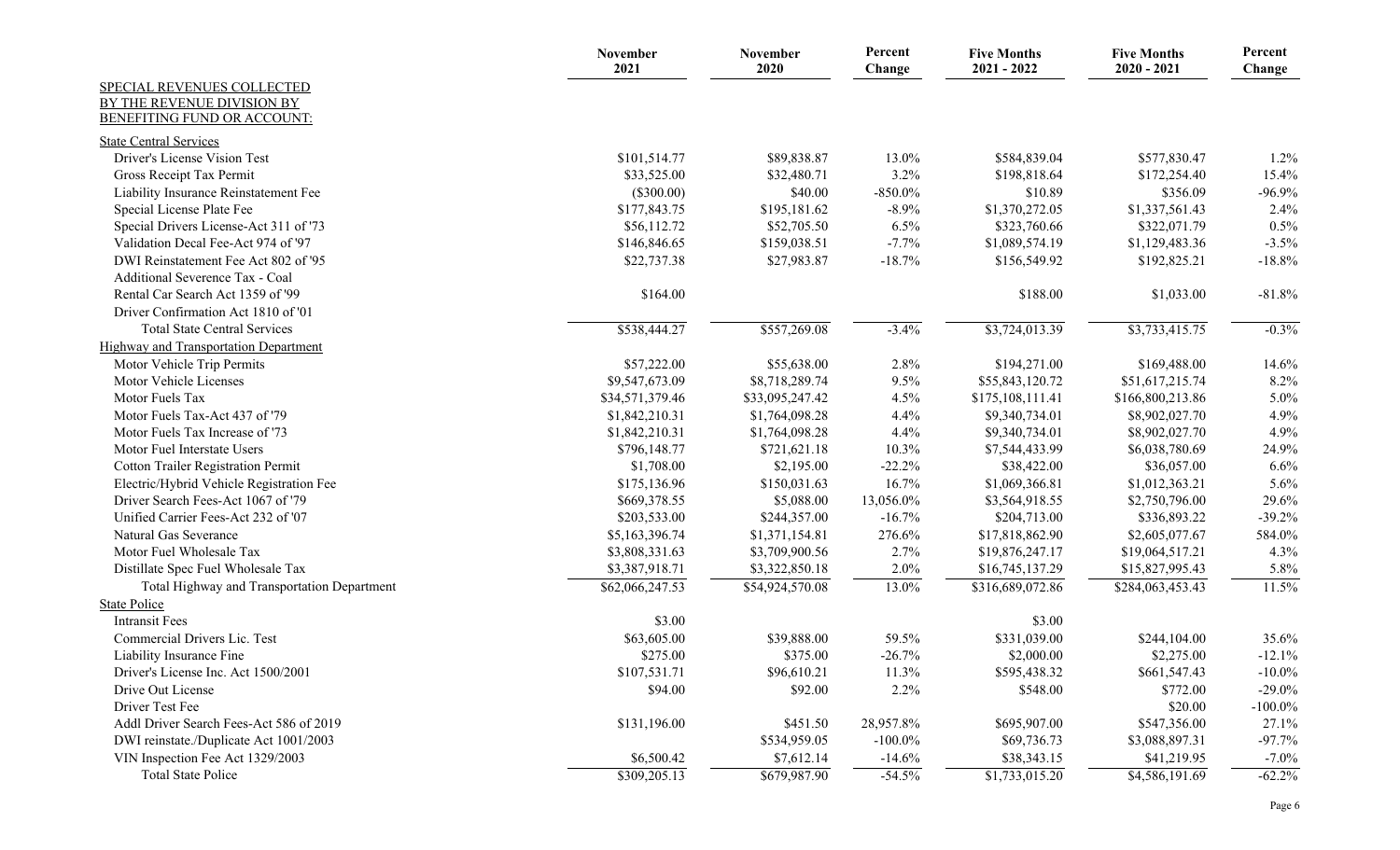|                                                                                                                | <b>November</b><br>2021                     | <b>November</b><br>2020                     | Percent<br>Change       | <b>Five Months</b><br>$2021 - 2022$              | <b>Five Months</b><br>$2020 - 2021$          | Percent<br>Change      |
|----------------------------------------------------------------------------------------------------------------|---------------------------------------------|---------------------------------------------|-------------------------|--------------------------------------------------|----------------------------------------------|------------------------|
| Miscellaneous Agencies<br>Prostate Cancer Foundation-Add. Tobacco Tax                                          | \$10,783.32                                 | \$11,500.77                                 | $-6.2\%$                | \$54,951.10                                      | \$56,044.38                                  | $-2.0\%$               |
| Forestry Commission<br>Timber Severance                                                                        | \$401,437.41                                | \$384,845.57                                | 4.3%                    | \$1,893,616.07                                   | \$1,741,460.77                               | 8.7%                   |
| <b>Boating Safety</b><br>Motor Boat Registration                                                               | \$30,590.26                                 | \$27,691.20                                 | 10.5%                   | \$364,737.60                                     | \$387,207.43                                 | $-5.8\%$               |
| County Aid<br>Severance Tax - 1/4<br>Real Estate Transfer - Act 754 of '83<br>Add.Severance.Tax-Act 761 of '83 | \$356,424.01<br>\$267,567.72<br>\$96,190.60 | \$240,040.08<br>\$178,792.26<br>\$78,969.25 | 48.5%<br>49.7%<br>21.8% | \$1,794,925.60<br>\$1,050,440.53<br>\$482,247.25 | \$913,939.19<br>\$751,526.80<br>\$439,431.54 | 96.4%<br>39.8%<br>9.7% |
| <b>Aeronautics Department</b><br><b>Aviation Use Tax</b><br><b>Aviation Sales Tax</b>                          | \$679,775.07                                | \$867,379.14                                | $-21.6%$                | \$4,396,285.44                                   | \$3,600,419.86                               | 22.1%                  |
| Mid-South Community College-Nursing Program<br>Dog Racing - 15 Additional Days                                 | \$4,188.58                                  |                                             |                         | \$9,574.09                                       |                                              |                        |
| Racing Commission<br><b>Electronic Gaming Application Fees</b>                                                 |                                             | \$5,000.00                                  | $-100.0\%$              | \$6,000.00                                       | \$28,100.00                                  | $-78.6%$               |
| Soybean Board<br>Soybean Tax - State<br>Soybean Tax - National                                                 | \$1,157,061.98<br>\$1,157,061.93            | \$722,667.26<br>\$722,667.33                | 60.1%<br>60.1%          | \$1,406,598.62<br>\$1,406,598.86                 | \$1,063,401.11<br>\$1,063,401.21             | 32.3%<br>32.3%         |
| Oil Museum<br>Severance Tax - Oil & Brine                                                                      | \$5,953.46                                  | \$6,830.37                                  | $-12.8%$                | \$30,361.27                                      | \$29,106.40                                  | 4.3%                   |
| <b>Clerks Continuing Education</b><br>Real Estate Transfer - Act 754 of '83                                    |                                             |                                             |                         | \$108,359.13                                     | \$108,359.13                                 | 0.0%                   |
| Oil & Gas Commission<br>Additional Severance Tax - Brine                                                       | \$9,058.58                                  | \$9,261.82                                  | $-2.2%$                 | \$43,314.71                                      | \$44,943.88                                  | $-3.6%$                |
| Ark. Beef Council<br>Beef Council - State<br>Beef Council - National                                           | \$38,724.89<br>\$38,724.89                  | \$33,779.00<br>\$33,779.00                  | 14.6%<br>14.6%          | \$186,979.36<br>\$186,979.36                     | \$175,972.14<br>\$175,972.14                 | 6.3%<br>6.3%           |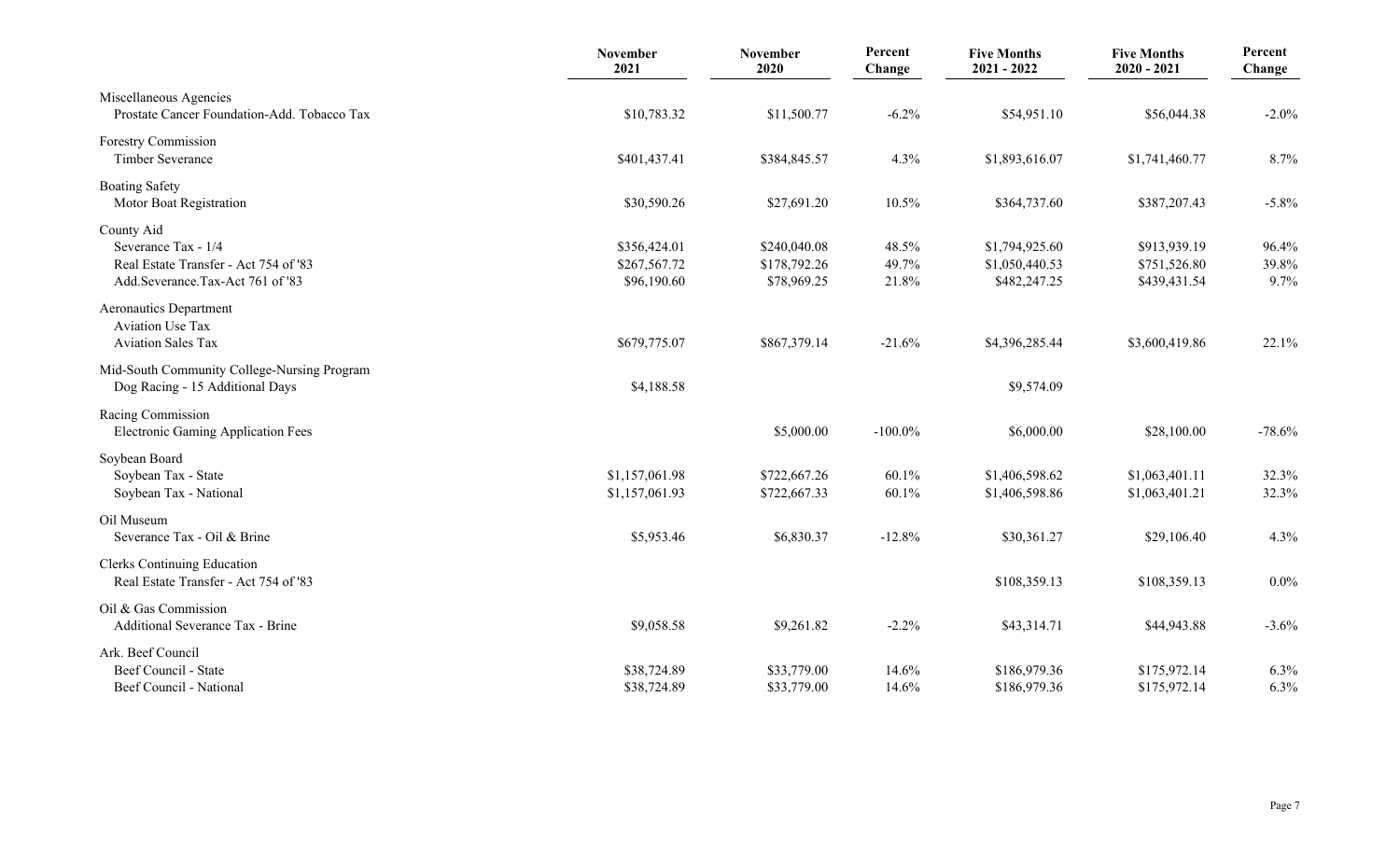|                                                                                                                                                                  | November<br>2021                                          | November<br>2020                                      | Percent<br>Change                  | <b>Five Months</b><br>$2021 - 2022$                          | <b>Five Months</b><br>$2020 - 2021$                        | Percent<br>Change                |
|------------------------------------------------------------------------------------------------------------------------------------------------------------------|-----------------------------------------------------------|-------------------------------------------------------|------------------------------------|--------------------------------------------------------------|------------------------------------------------------------|----------------------------------|
| Wheat Board<br>Wheat Tax                                                                                                                                         | \$208.92                                                  | \$445.70                                              | $-53.1%$                           | \$83,416.89                                                  | \$34,918.46                                                | 138.9%                           |
| Rice Board<br>Rice Tax                                                                                                                                           | \$1,038,672.93                                            | \$1,224,175.90                                        | $-15.2%$                           | \$2,702,324.31                                               | \$2,608,454.82                                             | 3.6%                             |
| Ark. Natural & Cultural Resources Grant & Trust<br>Add'l. Real Estate Transfer - 80%                                                                             | \$4,281,084.78                                            | \$2,861,099.29                                        | 49.6%                              | \$19,407,670.18                                              | \$14,625,050.23                                            | 32.7%                            |
| Parks & Tourism<br>Add'l Real Estate Transfer - 10%                                                                                                              | \$535,135.58                                              | \$357,637.42                                          | 49.6%                              | \$2,425,958.73                                               | \$1,828,131.28                                             | 32.7%                            |
| Natural & Cultural Resources Historic Preservation<br>Add'l Real Estate Transfer - 10%                                                                           | \$535,135.58                                              | \$357,637.42                                          | 49.6%                              | \$2,425,958.73                                               | \$1,828,131.28                                             | 32.7%                            |
| Public Health<br>DWI Reinstatement Fee 802/95<br>DUI Reinstatement Fee 863/93<br><b>Amusement Machines</b>                                                       | \$4,823.06<br>\$160.00<br>\$2,320.00                      | \$5,935.97<br>\$210.00<br>\$4,090.00                  | $-18.7%$<br>$-23.8%$<br>$-43.3%$   | \$33,207.42<br>\$1,188.00<br>\$25,180.00                     | \$40,902.26<br>\$1,489.60<br>\$50,230.00                   | $-18.8%$<br>$-20.2%$<br>$-49.9%$ |
| Disease & Pest Control<br>Livestock & Poultry Vacc. Fee                                                                                                          | \$45,629.99                                               | \$46,066.00                                           | $-0.9%$                            | \$265,763.77                                                 | \$251,050.58                                               | 5.9%                             |
| Petroleum Storage Tank<br><b>Environmental Assurance Fee</b>                                                                                                     | \$644,141.56                                              | \$578,900.51                                          | 11.3%                              | \$3,520,999.40                                               | \$3,098,075.20                                             | 13.7%                            |
| <b>Commercial Drivers License</b><br>Driver's Search Fee<br>Commercial Drivers License Fee<br>CDL Fund - Expedited Title Fee<br>CDL Fund - Title Application Fee | \$183,857.36<br>\$46,149.83<br>\$216,767.49<br>\$1,025.87 | \$2,489.00<br>\$43,714.90<br>\$122,610.78<br>\$832.00 | 7,286.8%<br>5.6%<br>76.8%<br>23.3% | \$984,795.36<br>\$267,782.75<br>\$1,024,008.19<br>\$7,984.44 | \$739,149.00<br>\$254,189.04<br>\$725,776.69<br>\$6,601.04 | 33.2%<br>5.3%<br>41.1%<br>21.0%  |
| Waste Tire Grant<br>Waste Tire Fee Act 749 of '91                                                                                                                |                                                           |                                                       |                                    |                                                              |                                                            |                                  |

District Waste Tire Fee

Department of Environmental Quality Fee Waste Tire Fee 8%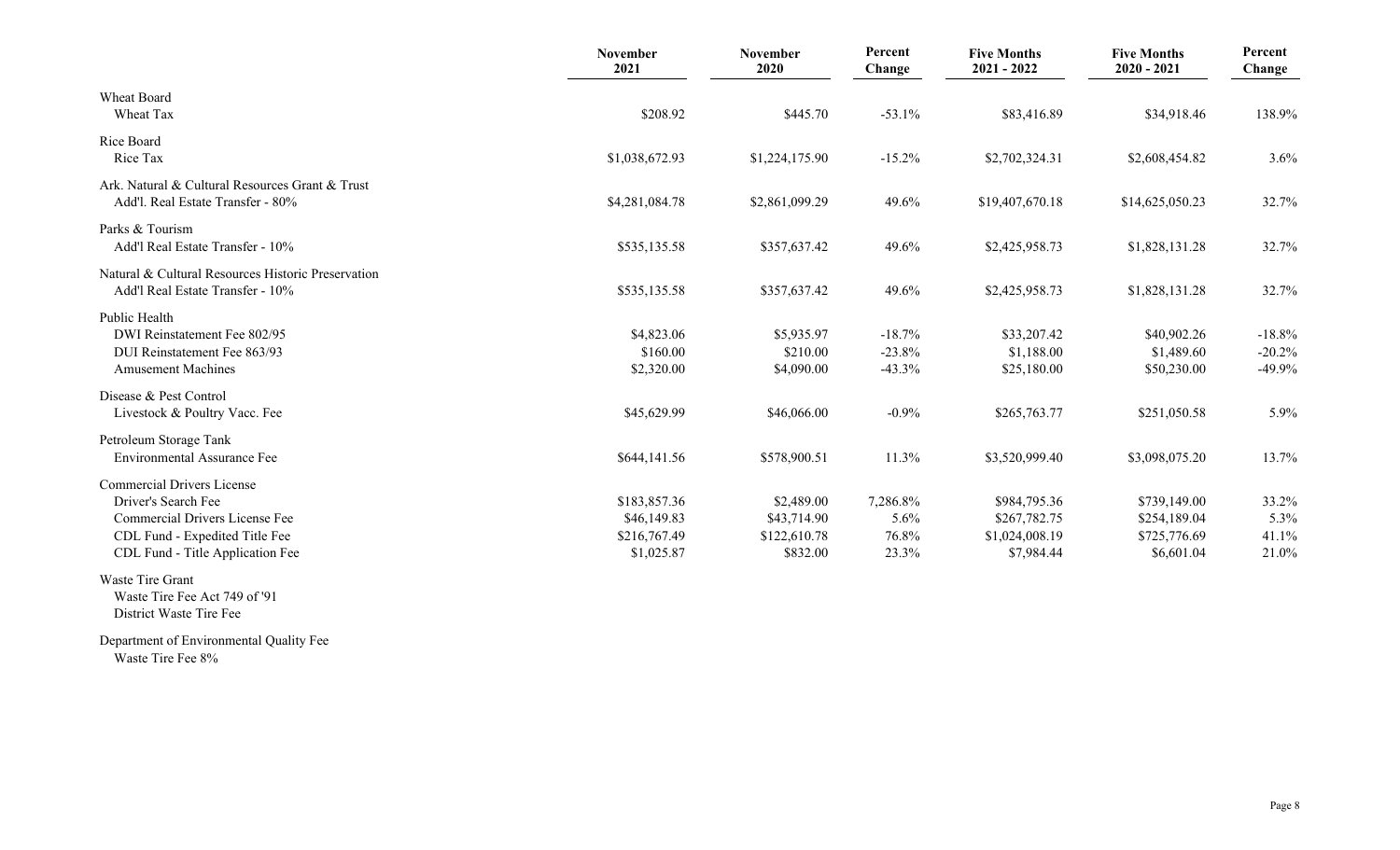|                                                                                                           | <b>November</b><br>2021   | <b>November</b><br>2020    | Percent<br>Change    | <b>Five Months</b><br>$2021 - 2022$ | <b>Five Months</b><br>$2020 - 2021$ | Percent<br>Change    |
|-----------------------------------------------------------------------------------------------------------|---------------------------|----------------------------|----------------------|-------------------------------------|-------------------------------------|----------------------|
| <b>Swine Testing</b><br>Swine Testing Fee                                                                 |                           | \$1.00                     | $-100.0\%$           | \$11.00                             | \$8.45                              | 30.2%                |
| Telecommunication Equipment<br>Local Exchange Carrier Surcharge                                           | \$37,589.15               | \$36,242.45                | 3.7%                 | \$189,772.41                        | \$186,847.59                        | 1.6%                 |
| <b>Conservation Tax</b><br>Sales & Use Tax - $1/8$ cent                                                   | \$7,858,002.85            | \$7,096,108.82             | 10.7%                | \$39,771,049.66                     | \$36,200,711.30                     | 9.9%                 |
| Arkansas Corn and Grain Promotion<br>Corn & Grain Assessment                                              | \$207,391.09              | \$184,917.69               | 12.2%                | \$651,771.35                        | \$548,418.50                        | 18.8%                |
| <b>Catfish Promotion Board</b><br>Catfish Feed Assessment                                                 | \$3,638.43                | \$2,466.15                 | 47.5%                | \$18,978.77                         | \$17,154.80                         | 10.6%                |
| <b>Game Protection</b><br>Fines & Interest                                                                | \$46,329.48               | \$50,175.00                | $-7.7%$              | \$365,152.76                        | \$369,698.53                        | $-1.2%$              |
| Public School<br><b>Amusement Machines</b>                                                                |                           |                            |                      | \$30,000.00                         | \$30,000.00                         | $0.0\%$              |
| <b>Breast Cancer Research (UAMS)</b><br><b>Additonal Tobacco Tax</b><br>Breast Cancer/Komen License Plate | \$76,356.05<br>\$9,289.62 | \$81,481.49<br>\$10,951.88 | $-6.3\%$<br>$-15.2%$ | \$388,725.67<br>\$67,102.84         | \$396,795.77<br>\$72,701.30         | $-2.0\%$<br>$-7.7\%$ |
| Breast Cancer Control (Health Dept.)<br><b>Additional Tobacco Tax</b>                                     | \$273,016.51              | \$291,364.84               | $-6.3%$              | \$1,389,738.35                      | \$1,418,748.57                      | $-2.0\%$             |
| Aging and Adult Services (Meals on Wheels)<br><b>Additional Tobacco Tax</b>                               | \$183,530.97              | \$198,290.93               | $-7.4%$              | \$913,719.43                        | \$950,975.28                        | $-3.9\%$             |
| <b>UAMS</b><br><b>Additional Tobacco Tax</b>                                                              | \$33,685.25               | \$35,955.33                | $-6.3%$              | \$171,415.36                        | \$175,040.34                        | $-2.1\%$             |